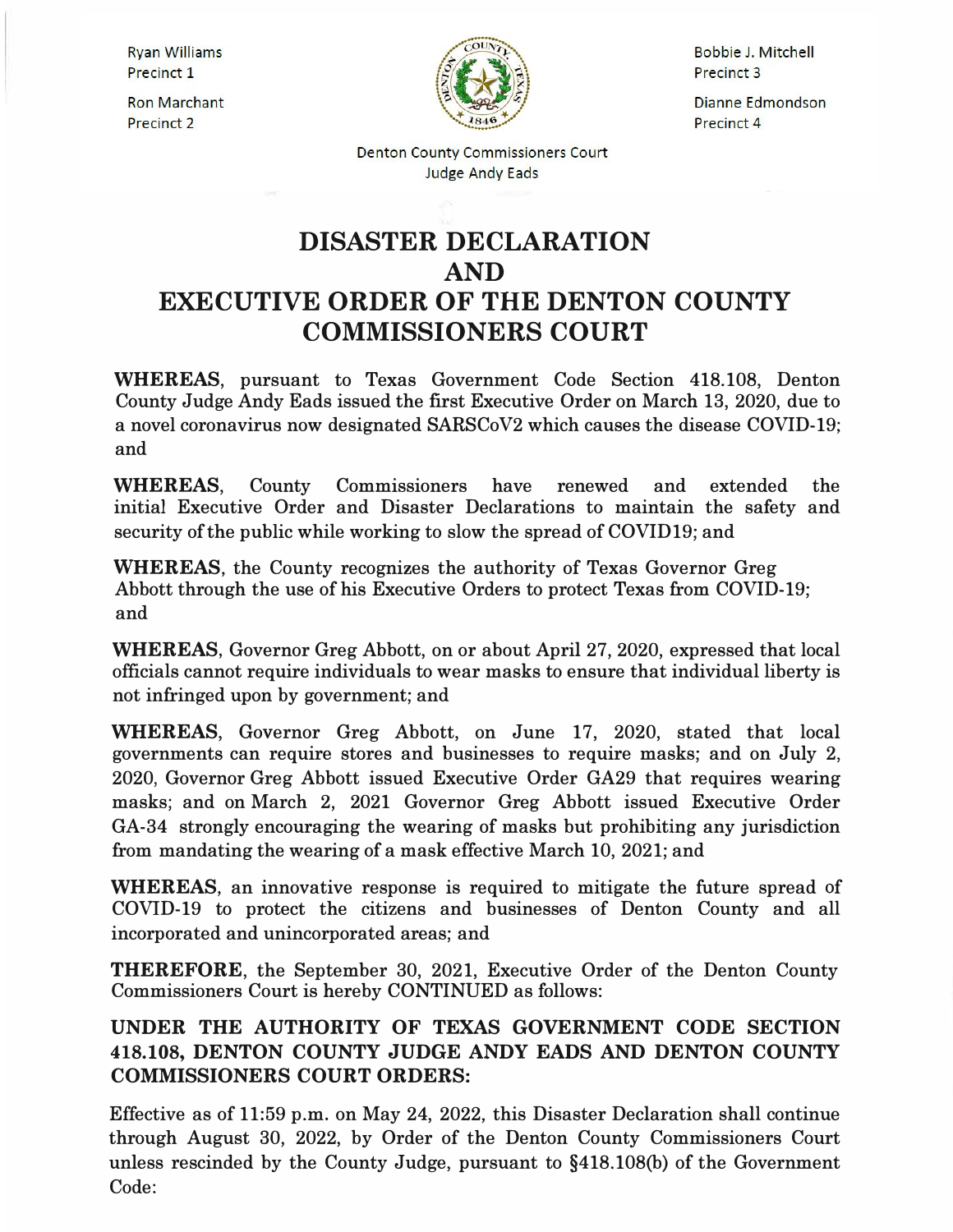1. The Denton County Emergency Operations Plan and the Denton County Pandemic Influenza Preparedness Plan shall remain activated through the end of the COVID-19 disaster.

2. As allowed by Local Government Code 262.024, exempt bidding requirements for the purpose of purchasing items necessary to preserve or protect the public health or safety of the residents of the county. This exemption shall remain in effect until a time when the Disaster Declaration is lifted.

3. On March 31, 2020, the Governor issued Executive Order GA-14 which superseded any local Disaster Declaration. Any restriction imposed after that date was made by the Governor, not Denton County. Nothing in this Order is intended to impose restrictions inconsistent with Order GA-32, GA-34 or any other subsequent order issued by the Governor in effect relating to COVID19. Please visit www.gov.texas.gov/news to read the current Executive Orders of the Governor.

4. Any peace officer or other person with lawful authority is hereby authorized to enforce the provisions of this Executive Order as permitted by law with a fine not to exceed \$500.00 (five hundred Dollars).

5. The County of Denton must promptly provide copies of this Order by posting on dentoncounty.gov. If any subsection, sentence, clause, phrase, or word of this Order or any application of it to any person, structure, gathering, or circumstance is held to be invalid or unconstitutional by a decision of a court of competent jurisdiction, then such decision will not affect the validity of the remaining portions or applications of this Order.